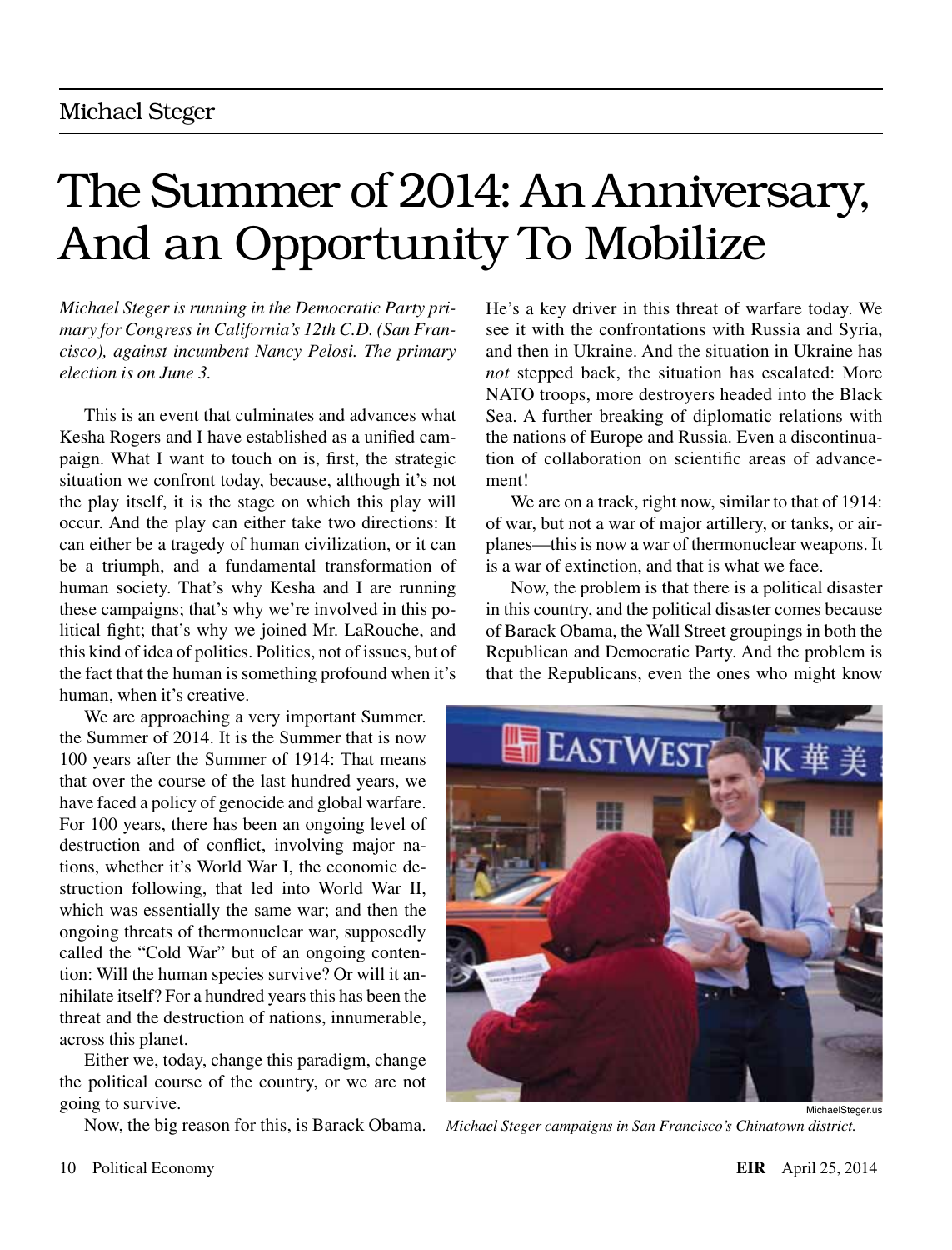better, have no economic solution. Their policies of free market/free trade are bankrupt, they've got no capability of addressing the drought crisis, the 25% plus levels of unemployment, an absolute breakdown in areas of manufacturing, engineering, or science, there's no commitment. No commitment to NASA, no commitment to fusion. And the rest of the Republican Party, namely its leadership, and most of its representation, is incredibly corrupted by Wall Street, and is pushing Obama further into an escalation of warfare. It's the Bush-Cheney faction, it's Torture, Inc.

This is the grouping Barack Obama protects; this is the grouping that put Barack Obama in office. It's a policy of Wall Street, it's a policy of bankruptcy of the United States, it's a policy of an escalation of warfare, the invasion of Libya, the threatened invasion of Syria, the protection of Cheney's torture policies.

And because of that commitment by Obama towards this fascist direction, we now see a split in the Democratic Party. And this is critical: to see a revival of the Franklin Roosevelt/John Kennedy legacy—which is not the "Democratic Party," because it by no means includes scum like Andrew Jackson, it's not the Democratic Party as a party institution. It represents a political tradition in the nation. It's the same as the tradition of Washington and Hamilton, it's the same one of Lincoln, it's the same one of Reagan.

You know, people in California, to this day, still love Ronald Reagan; many people in the United States do why? Because he identified himself with the tradition of Franklin Roosevelt, and he broke from the Democratic Party because of traitors like Truman, or Carter, in his policies. And people became "Reagan Democrats," because they were patriots of a country. And the problem today is, where is that Democratic Party? Where is that American political tradition?

This is the crisis that we face.

### **The Green Fascist Agenda**

Now, I can give people a clearer sense of what's happening in California, but what Ben Deniston laid out [in the preceding speech] is the critical policy orientation: We have to have a full-scale orientation against this green program. Take, for example, the green program here in California, and in Texas, and across the country: It's targetting the Dakotas right now, this policy of fracking. You need natural gas for chemicals! You need natural gas to heat your stove, it's better than electric ovens or electric stoves. But you don't need to burn natural gas for electricity! But why are we doing it? In California, that's *all* we do! We don't use wind power or solar power for much of any anything. It's a small percentage of what we consume. The reason we depend on natural gas, is because of this green agenda: We're "saving" the environment, by burning natural gas: we're "protecting" our atmosphere from carbon dioxide pollution. We're basically starving the trees!

But that's the policy, to save the environment: Burn natural gas, lower your carbon emissions. But how do you get natural gas? To get that natural gas, you now have to take, in an area of extensive drought west of the Mississippi, in places like Texas and California, especially, you have a program of taking precious water, combining that with a cocktail of chemicals, and pumping that into your land. People say, well, it doesn't affect the land . .. that much. Yeah, the first six months of the year won't destroy the land-area, completely. The Earth is actually fairly resilient. But do it for five years, and ten years, and 20 years, and what you end up doing is destroying your land and your water area! You end up destroying the actual, very precious resources, that the future of mankind depends upon. Which is not just the land and water supply as they are, but the ability to commit to transforming that land and water supply to be far more productive than it naturally is. That's mankind's potential.

So the fracking program is to harvest that natural gas, supposedly to save the environment, when in reality, we're destroying the land and water supply we're using every day. And we're consuming the precious water we don't have, to get the natural gas.

So the environmental agenda is *not* anything to save the environment! It is an outright destruction of the environment, in every possible way! To eliminate and shut down the ability of the human population to survive.

But what is the real green agenda? Because the real green agenda isn't simply the "atmosphere" question. It isn't simply the endangered species, to save a small fish in the Sacramento Delta. The real green agenda was the shutdown of nuclear power and development. Because if you had nuclear power, you wouldn't have fracking; if you had nuclear power, to the extent that Presidents like Eisenhower and Kennedy had put forward, you would have commercial fusion today. And that's the future of the country, that's the future of the human species.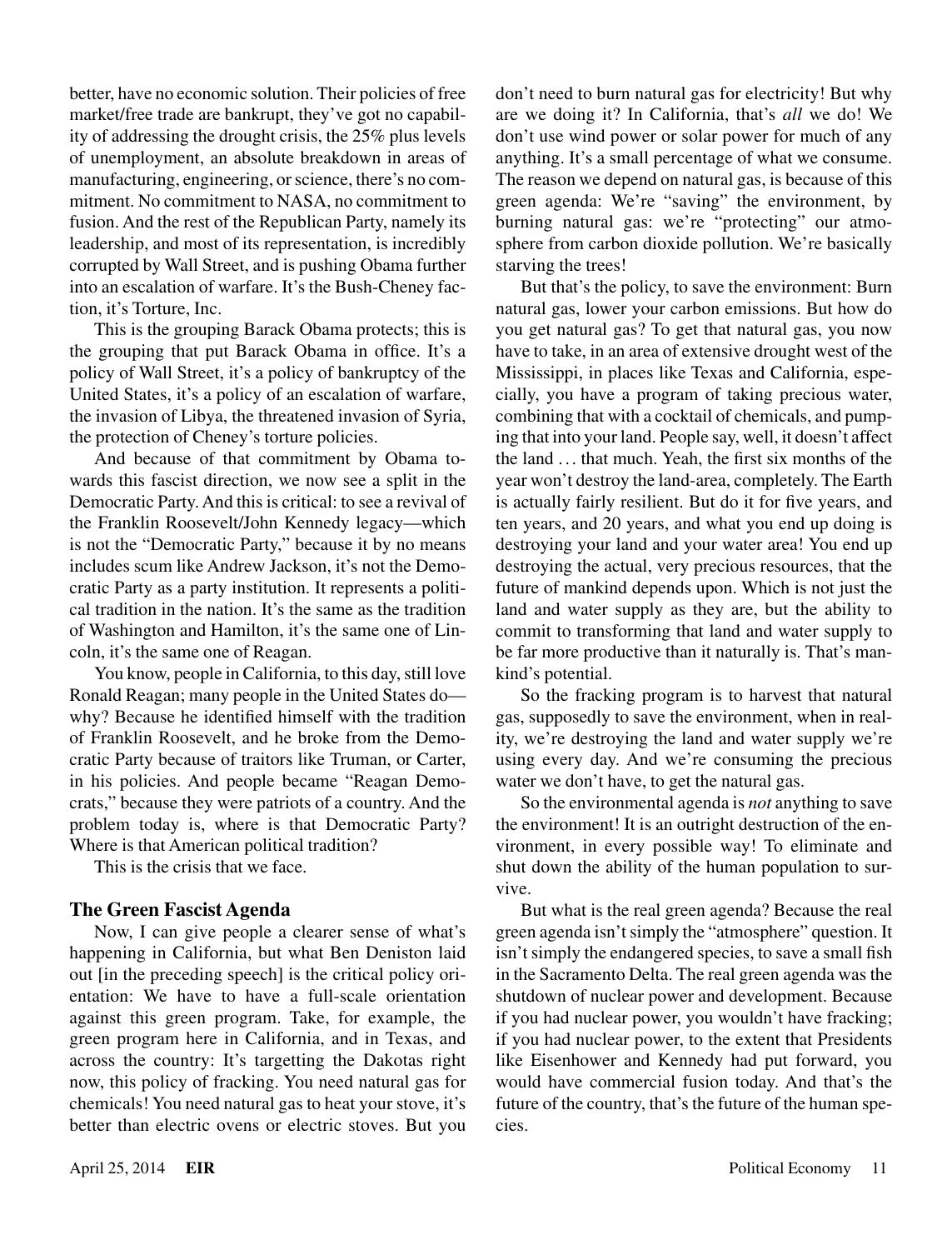#### **Revive the FDR-JFK Tradition**

So the question today, is a return to the Franklin Roosevelt and John Kennedy tradition. And we're beginning to get a break of this nature, as you see with Sen. [Dianne] Feinstein, you've seen outright the contention with this administration; you see people like Rep. Adam Schiff, who's also from California, southern California. And this is a critical juncture, because if we don't make a break today, politically, instead of Kesha and I—just look at the other candidates the Democratic Party is running! There's one now in the Hudson Valley, who is run and sponsored entirely by Wall Street, Facebook, this nasty CIA/NSA operation. That's what the Democratic Party is pushing in other candidates!



*The Stevens Creek Reservoir in Cupertino, Calif., Feb. 6, 2014. The state's drought is the worst in recorded state history, and some towns will be completely without water this Summer.*

So you people have to begin to decide: Are you going to go with a Wall Street-sponsored fascist program, which both parties look to for funding, because nobody else will give them any money? Who would give money to the Democratic and Republican Party? Nobody does! They call them, and they get yelled at, because no one would want to give money to these political parties.

These political parties are bankrupt in a large degree, but there is a break. If you look at the people who joined Adam Schiff from Glendale, from southern California, on this letter to Obama on the question of the CIA—. Schiff wrote a letter, demanding that Obama release this CIA torture report. And what does the torture report document? It documents that treason has occurred since President Clinton and his Presidency was sabotaged by the Al Gore faction in the Democratic Party, this green, Wall Street faction, by a nasty grouping of Republicans, and by British networks, people like Ambrose Evans-Pritchard, who covered this for the London papers. And they destroyed Clinton's Presidency, and they shut down the Glass-Steagall legislation, and they brought in 15 years of treason, treason that you now see documented in this 6,000-page report—that we were *torturing* people, that we were committing war crimes, wars of aggression based on false intelligence and lies. We were sponsoring a Wall Street coup in the bailout program. This is an existential threat to the country, and Barack Obama and his administration have been covering it up the entire time!

So now, you've got people fighting on it, and a lot of them come from California, because the state is dying. And this is the break we have to now use, as a wedge, and this is the leadership that Kesha and I represent, and the other candidates that we're [the LaRouche movement] running, because there's a chance to now break open, not the Democratic Party, but a revival of a true American political tradition. And that's the essence of the fight.

#### **California Is Being Destroyed**

Now, take a look at the drought in California, because it's critical; it's critical now, for actual communities in the state and small towns. There are literally towns that will be out of water by this Summer. They will have *no water at all.*

This is a state dominated by the Democratic party the Democratic Party has absolute control, in any real significant sense, of the statehouse, the governorship, all of the institutions. What is the Democratic Party's approach to the drought? Who does the drought affect? It affects the rural areas, it affects farm areas: California's Central Valley is the most productive food area in the world! You can grow things here that you can't grow anywhere else. You can grow *everything* here that you can grow anywhere else, and you can grow it three or four times bigger. This is a food productive area that's a model of human intervention to develop our resources, and to improve the society in which we live, for generations.

And the Democratic Party in California is letting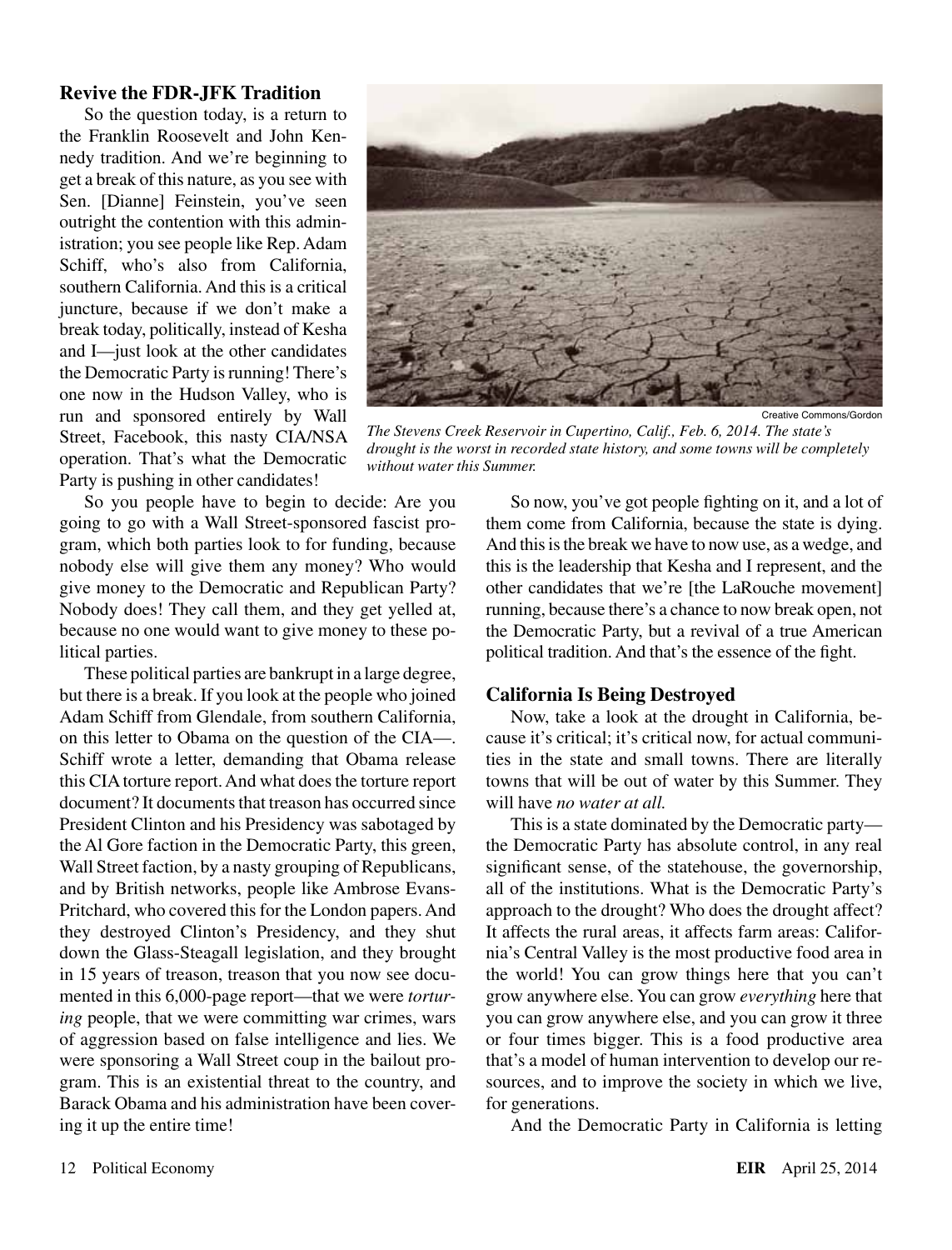

*California Gov. Gerry Brown signs a State of Emergency proclamation on Jan. 17, 2014, directing state officials to "prepare" for drought conditions. But meaningful emergency action has not been taken.*

that Valley *die*! They're letting cities go without water, entire areas go without water, entire orchards go without water; orchards are getting ripped up. Nearly a million acres of land are going fallow this year alone. And if the drought continues, it'll get worse, because your farmworkers, or the skilled labor that can pick the vegetables, and fruits, and nuts, that 30-40% of our population depend upon, are going to have to go somewhere else. They're going to have to go back to Mexico, under the reign of terror of drug cartels, *backed by this administration*, which is destroying an agricultural capability.

The same thing is being done to research facilities in this state, areas that were leaders of development of fusion energy and technology, like Lawrence Livermore Labs, or Lawrence Berkeley, are getting gutted. JPL [the Jet Propulsion Laboratory], Obama shut down flagship programs for NASA: There are no more projects to Mars, such as Curiosity. Those projects have been cut. There is no more fusion funding! Lawrence Livermore Labs has the National Ignition Facility. It's a major area of breakthrough in fusion research—but they're not funding fusion research there, now; it's just an investigation of what happens when a thermonuclear bomb explodes. It's weapons research now, that's it—*under Obama!*

So this state is getting dismantled.

Gov. Jerry Brown and the Democratic Party in California have heralded a great economic recovery. A recovery of what? The state has 25%-plus unemployment. In youth unemployment, among those 25 and younger, it's 40%-plus! It's like southern Europe!

The state is 49th in education, where it used to be number one. We used to have the best public school system in the country: university research facilities, college education programs, public schools. It had research, it had technology, it had aerospace, it had agriculture, advanced infrastructure. That's the climate by which you educate a younger generation to become productive, to be optimistic, but you've torn it all down!

And now the state's dying. Literally, you have towns which will become ghost towns, in a matter of months.

Now, the Democratic Party's approach is a water bond, which may build

a dam or a new reservoir in the next ten years. Similar proposals are coming out of Congress. It might have worked ten years ago, but it won't do much to save the towns and cities today.

The other approach they're taking, is discussion of how you can take a little bit of water from Peter to give a little bit of water to Paul, who will have none in a few months. But if there's no long-term commitment to either of their survival, then you have a Hobbesian world of each against all, and there's no real compassion or development of society: That's a breakdown of civilization.

The bigger problem, and this is where people don't fight, because these are good intentions on some level, but where's the fight? It's because the Wall Streetpimped media in California is willing to say, "We don't need to grow food in California! You don't need to grow food in the Western states! Just let it go under." You know, "New Orleans shouldn't have been built: That was the big problem, with the hurricane [Katrina]. Why did we build a city so close to the ocean?" "Why do we build farmland in an arid area?" Well, it happens to be that plants like arid climate! They like the rich soils of the Central Valley: We just brought water to them. And what NAWAPA does, is bring water from where it can't be used, to where it can be used the most, in the arid and rich soils of the Southwest.

But you've got journalists and media today in Cali-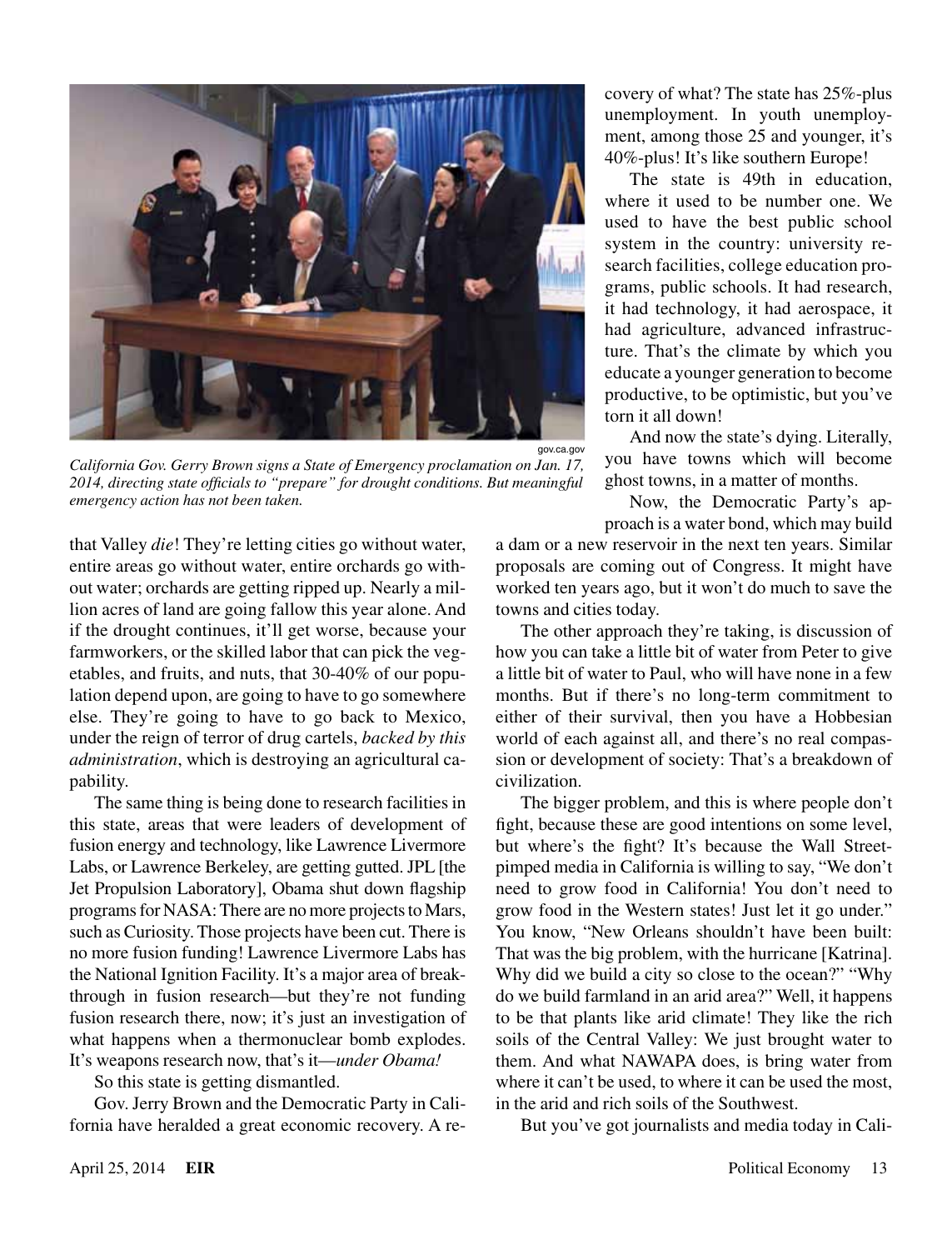fornia and across the country, saying, we don't need to grow food. We'll just live off the backs of cheap labor in other countries, or we'll just let people die. We'll let your food prices go up (as they already are); we'll cut your incomes, we'll steal your savings accounts; we'll take away your Social Security.

And people say, "What d'ya mean, 'genocide'! What d'ya mean, 'British Empire'?"

Well, what's happening? This *is* a genocide policy! It is is not a policy of the United States, not of its real political tradition, not of its patriots. It's a policy of its *traitors*, who work for this kind of an empire policy, and empire program.

#### **We're Going for Victory**

And this is the fight, because this is what we have to break open. We have to break open this commitment. What John Kennedy wanted to do, what Robert Kennedy wanted to do, what Lyndon LaRouche has been fighting for, for a very long time, is the revival of this political tradition. This is what makes us human, in a real sense, because we sacrifice with an idea that we're not going to fight for small gains in a losing battle, or a losing war. We're

going to go for a victory in the war, because that's worth living for.

Mr. LaRouche has written a recent paper, which takes up this real American political tradition, a true American political tradition; and he gets at a problem which precedes, and is actually the cause of why we were so susceptible to accepting a century of warfare. And after a hundred years of warfare, and under this administration, and under the cowardice of our political leadership, we're now facing a thermonuclear war, a war of extinction. But in the earlier part of our century, we lost a sense of what it meant to be human, we lost a sense of creativity.

It was replaced with a cult of mathematics. Why is that so important?

Because, how do you actually measure something? If you want to measure an economy, how do you measure it? With a ruler? With a dollar? They measure agriculture today by the financial value it has. That's insanity! That's an expression of how extreme this has become—not by bushels or by weight, but by dollars.

The question of how we measure something gets at the essence of what makes us human, because it's not your brain that measures, it's not what you see, it's the



Creative Commons/Russ Allison Loar *Give these guys a job! Build NAWAPA! California's youth unemployment is at the levels of southern Europe, and will get worse as the impact of the nation's failed economic policies worsens.*

process. What people today see in this economy, what they see with Obama, and why there's 80% rejection of this Presidency, is because the process they see is downward—faster and faster! Each day, you find out it's gotten worse, and it's getting worse faster than you thought before. And that's scares people. They see a Presidency running into collision course with a thermonuclear power. They see the bankruptcy of a financial system, and no one doing anything about it. Not one prosecution! Not one banker in jail!

Because we don't measure things by objects or by numbers. What we measure them with is the human mind. And where is the human mind? How big is it? Quantify it. You use your mind in that political process, you use your mind to measure the growth of your child's creative potential. But the mind doesn't have a sensual characteristic; it measures a process, it measures a development characteristic. And the problem is, that we don't have that in the culture today; it's been ripped out!

Why don't people see this world war coming? Why don't people see this economic bankruptcy? Why don't they have the courage to address it? Because they've been reduced to a quantified characteristic, to senseperception, to just simply what they see. Or they're willing to accept arguments that are very simplistic: